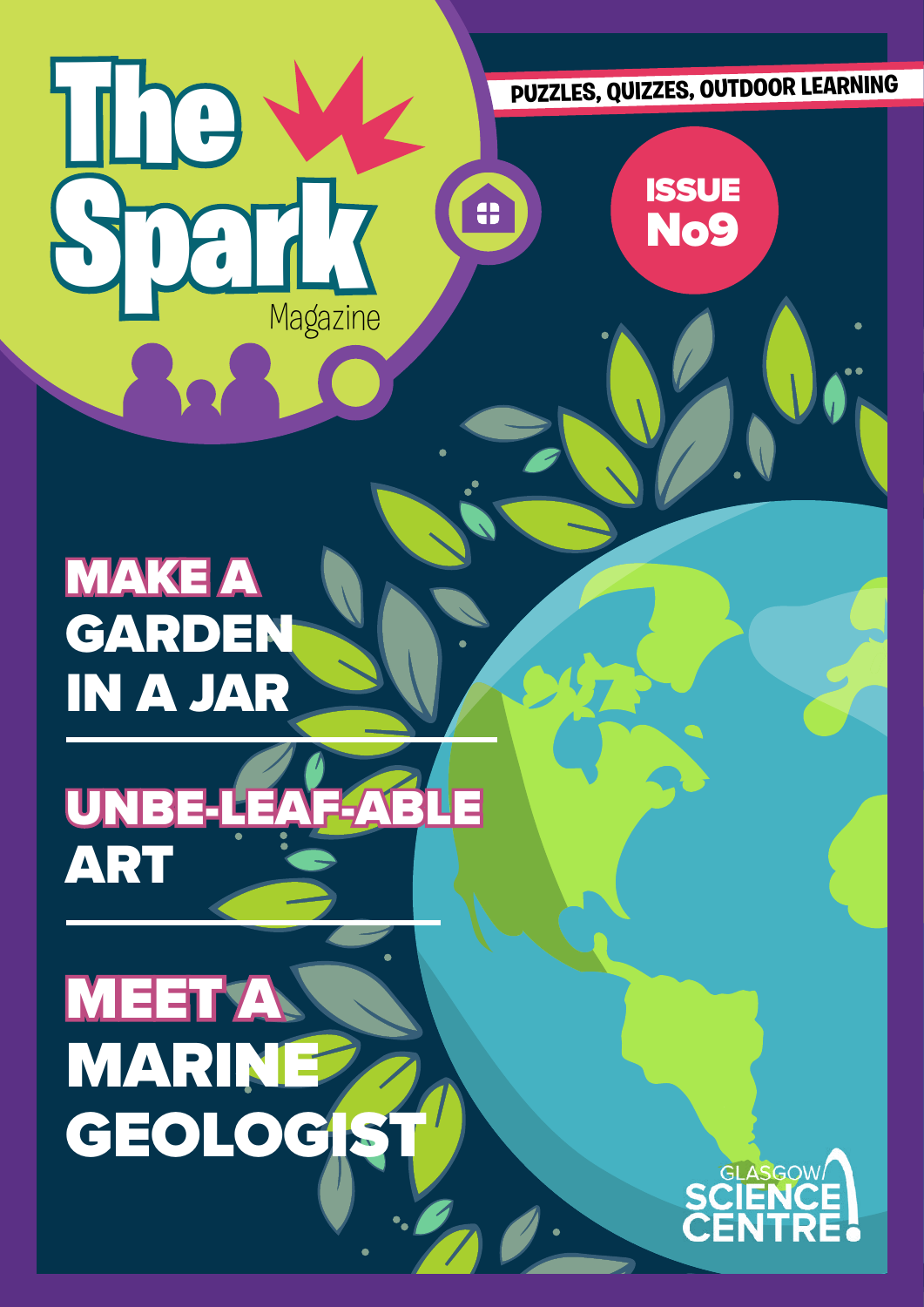

# **WELCOME**

Welcome to this special edition of The Spark where we are focusing on our very own planet Earth!

There are exciting activities for you to try at home, fascinating facts to ponder over, and puzzles and quizzes to challenge your family.

This week our activities are linked to the natural environment. Our planet is constantly undergoing transformation, with the changing seasons, with the weather, but also through the actions of humans. What changes do you see in your natural environment?

We'll be making a miniature garden in a jar and finding out how Earth recycles water through our land, oceans and skies. We're also collecting colourful autumn leaves to make beautiful pieces of art, and we meet Heather Stewart, who studies changes in the Earth at the bottom of the sea.

You can watch our Operation Earth-themed videos that go along with the experiments on the Glasgow Science Centre Facebook page or YouTube channel.

#### **Best wishes, Glasgow Science Centre**

# **SHARE<br>YOUR PICS WITH US**



If you try any of our activities this week, please show us how they turned out. Send your favourite pictures to contact.us@gsc.org.uk or share with us on our social media channels with #GSCAtHome. We'll print a selection of your pictures in the next magazine.

#### email to contact.us@gsc.org.u<sup>k</sup> Share on social #GSCAtHome



### EARTH OBSERVATION SPOT THE DIFFERENCE

**Environmental scientists can use satellite images to monitor how Earth is changing.**

They can also observe the impact that we are having on the planet. These images both show Borneo, but taken twenty three years apart. Your challenge is to see how many differences you can find! We've spotted four, but do you think you can find more than us?

**Why do you think these changes happened?**





Landsat data from USGS processed by NCEO, provided by ASDC.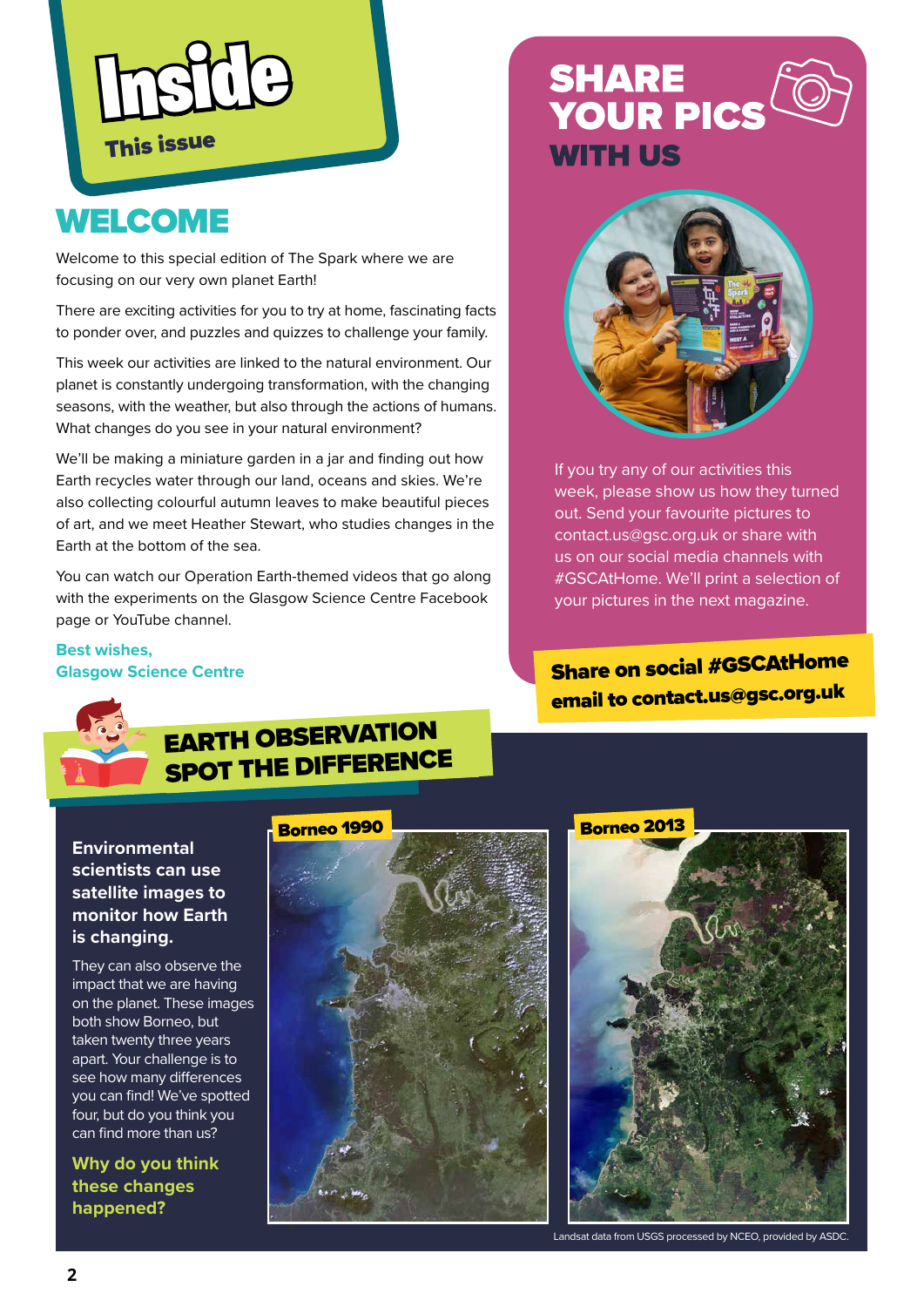

**KNNW** 

## FAMILY QUIZ All questions linked to activities in this issue



# **QUESTIONS**

1. How much of the Earth's surface is covered in water? a) 40% b) 50% c) 60% d) 70%

2. True or False. Sea turtles live 100% of their lives in the ocean.

3. What does a food chain always start with? a) Plant b) Predator c) Prey d) Producer

4. True or False. The temperature of a sea turtle's nest determines whether the hatchlings will be male or female.

5. What can we do to help protect our environment?

- a) Buy less plastic and use reusable shopping bags
- b) Cut down waste reduce, reuse and recycle
- c) Plant a tree d) All of these

6. A turtle's shell is made of keratin. This can be found on the human body as well, but where?

7. True or False. Trees can help prevent flooding and soil erosion.

**HINT** You may find some answers throughout this magazine or in our #GSCAtHome videos.

8. What type of water makes our planet unique? a) Ice b) Liquid water c) Water vapour

I'M A... MARINE GEOLOGIST

#### Meet Heather Stewart

**Heather is from Stirling University and studies the seabed – its shape, its features and its composition.**

"My job involves going to sea onboard ships to collect samples from the seafloor and to map the seabed. Just now I am looking at how past glaciers shaped the seabed around Scotland and the geomorphology [the shape, features and origins] of the deepest places on earth like the Mariana Trench!

Only 19% of the Earth's seafloor has been mapped, it is very important to fill in the blanks so we can make better decisions about how we sustainably use and protect our marine environment in the future.

I grew up in the central highlands of Scotland and always loved looking at the spectacular Scottish landscape and wondering what natural forces made it like that. I loved to pick up interesting looking stones when I was small. Often they ended up in my mum's washing machine which she wasn't too pleased about!"

**Hobby: Running half marathons Fun Fact: I dived 2400m deep in a submarine in the Arctic Ocean, I think I am the deepest diving British female!** 



**The Arctic is a frozen** 

**Antarctica is a frozen** 

**There's more to explore!** 

**Delve into our natural** 

**environment at www.**

**operationearth.co.uk** 

**ocean , whereas** 

**land mass.**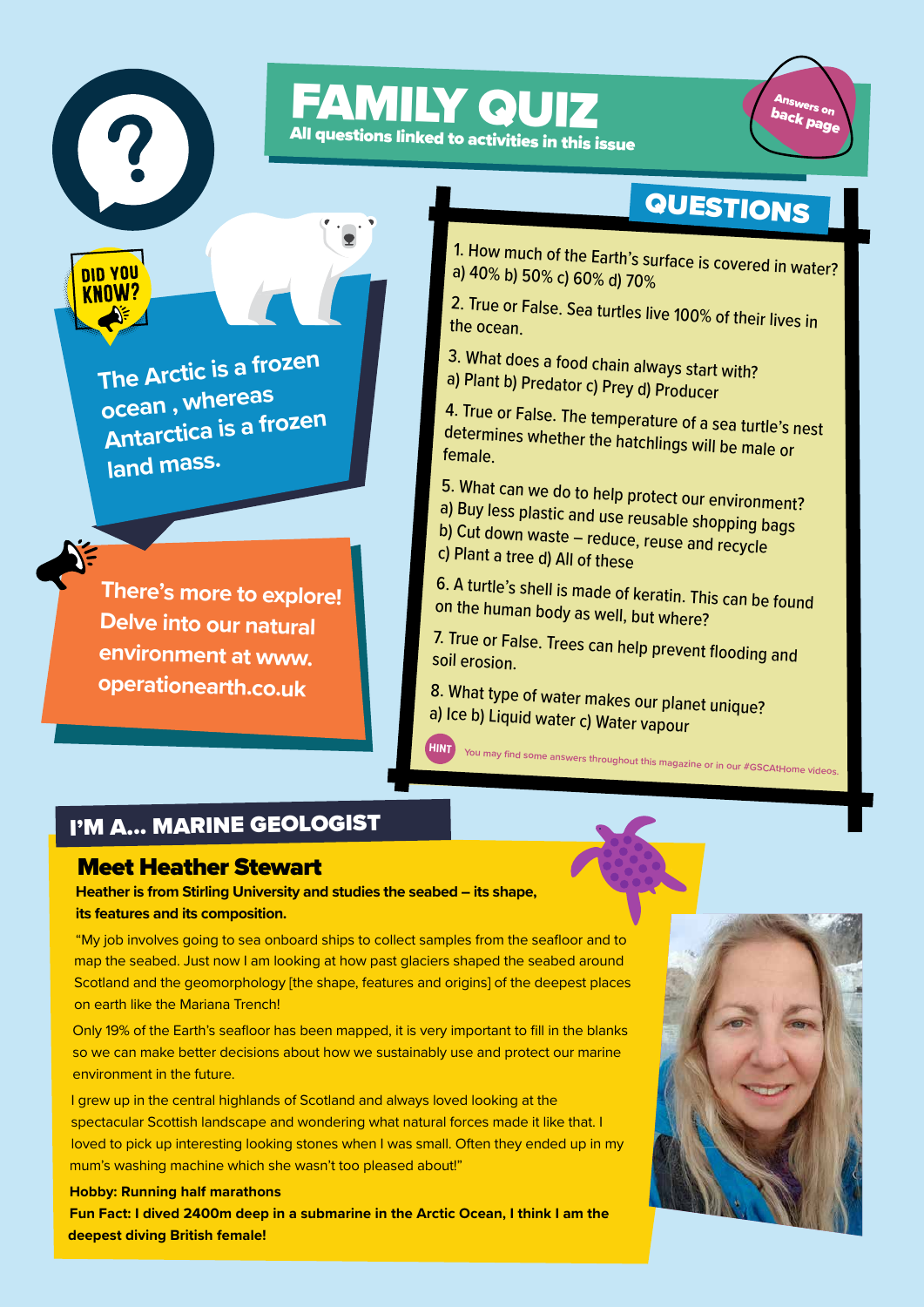# **ACTIVITY**

# **Tiny Terrariums**

Water is constantly being recycled around our planet. It moves from the land into our rivers and oceans, gets heated by the Sun and rises into the sky as water vapour, cools into tiny droplets of water, forming clouds, and then falls back to the land again as rain or snow. This process is called the water cycle. Plants are part of this process too – they absorb water from the soil through their roots and release water vapour from their leaves into the air.

### **The Water Cycle**

**Evaporation -** water from rivers and oceans gets heated by the Sun and rises as water vapour into the air until it starts to cool down.

**Condensation -** as the water vapour cools it turns back to liquid water, forming tiny water droplets which we see gathered together as a cloud.

**Precipitation -** when there is too much water within a cloud it will fall to the ground again as rain, sleet, snow or hail.

**Transpiration -** trees and plants absorb water through their roots and release water vapour from their leaves. Water vapour rises and condenses, contributing to precipitation**.** 

**Rainwater soaks into the ground and flows into our rivers and oceans. And then the cycle can begin again.**

### **What will you do?**

In this activity you will watch the water cycle in action by making your own miniature garden in a glass jar. Your terrarium will have its own mini climate and water cycle.

**Make sure you have adult supervision before starting. Be careful if you are using a glass jar. This activity can be messy so best to do this at a table that can be wiped clean.**

#### **What will you need?**

Jar (jam jar or similar) Soil Pebbles and small stones Selection of small plants Optional: decorations for your garden (shells, bridges, twigs, toy figures)

When choosing plants, make sure that they all require the same environment (e.g. the same amount of water and light) to ensure the survival and maximum beauty of your terrarium. You could choose a group of plants that don't need much water, like cactus plants or other succulents which store their own water. Or you could use a selection of plants that all survive well in moist and humid conditions, like ferns and mosses.

**Condensation Transpiration** Precipitation **Evaporation** 

**Watch the Tiny Terrarium video on #GSCAtHome Facebook or YouTube page**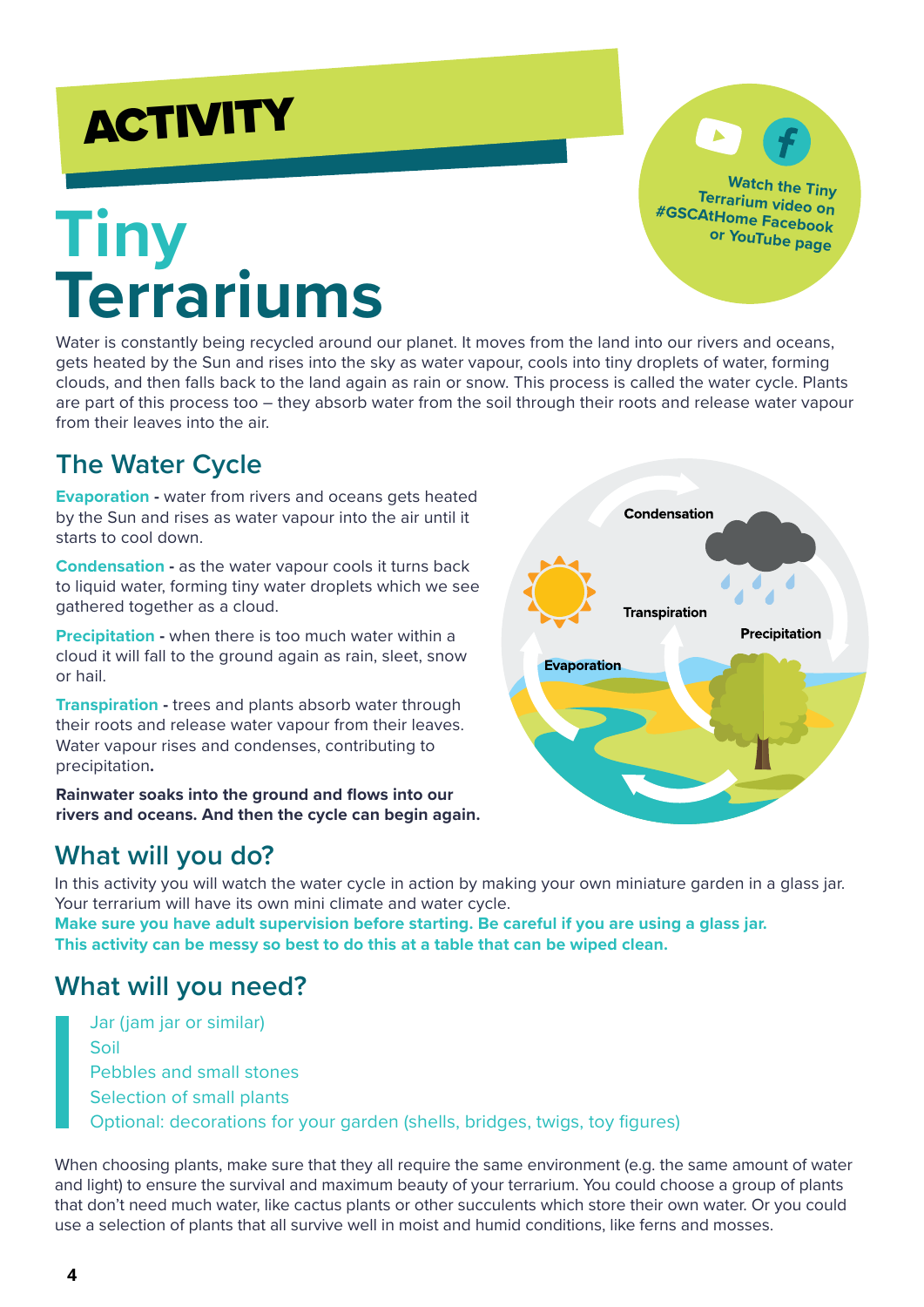### **How to build your terrarium**

**Step 1.** Clean out your jar, rinse well with clean water and make sure that you'll be able to see your plants.

**Step 2.** Start with a layer of stones in the bottom of your chosen container. This will allow the water to drain away from the soil.

**Step 3.** Add a thick layer of dampened soil.

**Step 4.** The next part is to add your plants. This part is completely up to you to arrange them however you want your miniature garden to look. You might want to think about height and colour to add some variation.

**Step 5.** Add any decorations if you have them to provide different shapes and colours - shells, stones, toy animals or dinosaurs. Whatever you like!

**Step 6.** Add a little water to the plants and soil. This may be trial and error to get the right balance for your plants.

**Step 7.** Put on the lid and display your terrarium where the sunlight will reach it.

**Step 8.** Enjoy watching your very own water cycle inside the jar. You'll start to see drops of condensation appear within a few minutes after it's been sitting in the sunlight.

**Good to know:** If you've used cactus plants or other succulents, you'll need to take the lid off to allow the plant to get plenty of fresh air.

#### **More to try**

Experiment with different sizes and types of plants to see which ones thrive best in your home.

It doesn't always have to be a garden, you can make different environments, a desert island perhaps or even your own fairytale planet.

Try making an edible terrarium garden with herbs that you can use in the kitchen.

### **Fun fact**

Earth has been recycling the same water for over 4 billion years through the water cycle, or to give its scientific name, the hydrologic cycle. This means that the water you are drinking now, could once have been dinosaur pee!

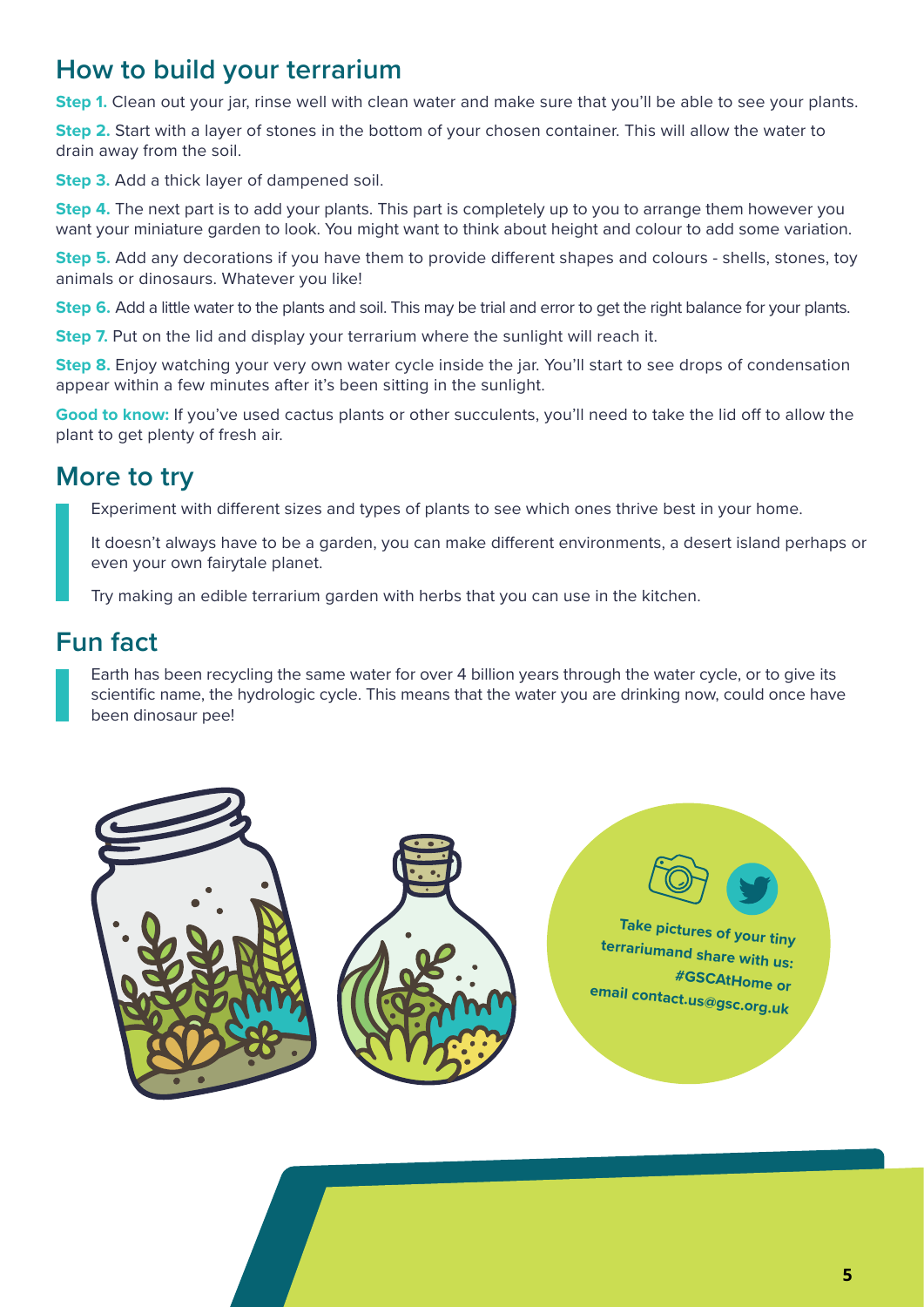



**Watch the Tree Art video on #GSCAtHome Facebook or YouTube page** 

#### **What will you do?**

In this activity you will walk to your nearest park, woodland, or anywhere you can find trees and collect a variety of leaves. You'll create beautiful art with them, and look at the differences between different types of leaves**.**

#### **What will you need?**

A bag for your leaves

An assortment of leaves

Crayons or pencils

A4 sheets of paper



#### **Ensure you have permission from an adult and their supervision before starting.**

### **How to do this activity**

**Step 1.** Collect your leaves, making sure they aren't crumpled. You'll need them to be quite flat. Can you find different shapes of leaves? Can you find a heart-shaped, hand-shaped, or even a spear-shaped leaf?

**Step 2.** Take your first leaf and flatten it down as much as possible on a table or counter top.

**Step 3.** Stick a sheet of paper over it and flatten it a little bit more.

**Step 4.** Take a crayon and start rubbing lightly over the leaf. You will begin to see patterns on your paper as you go.

**Step 5.** Keep rubbing until you can see the whole leaf on your piece of paper. But don't press too hard or you won't be able to see all the different parts coming through.

**Step 6.** Admire your fantastic tree art!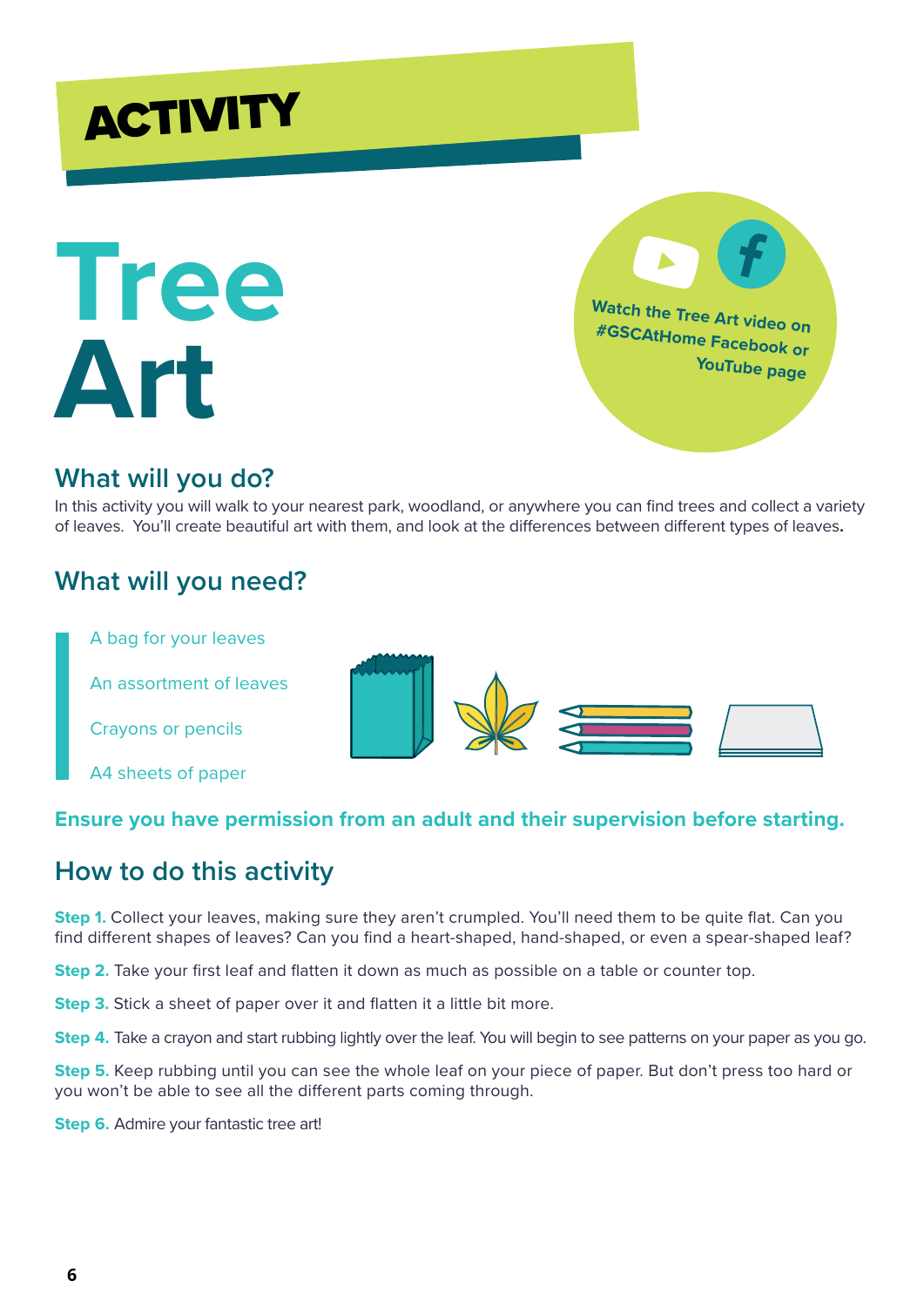#### **More to try**

Make a collage. Use different colours of crayons and different leaves on your page. Try categorising your leaves into groups, according to their shape or colour or texture. Can you identify which trees your leaves came from?

#### **Do they match any of the examples below?**



#### **Fun facts**

Leaves have veins just like us, but instead of transporting blood, they transport water and glucose to and from the leaves.

The midrib of the leaf – the thickest vein that runs along the middle - provides the leaf with strength so it can weather the wind.

Leaves have a large surface area to absorb as much sunlight as possible, as they use the energy from the sun to make their food.

> Share your Unbe-leaf-able Art with us on social media using #GSCAtHome